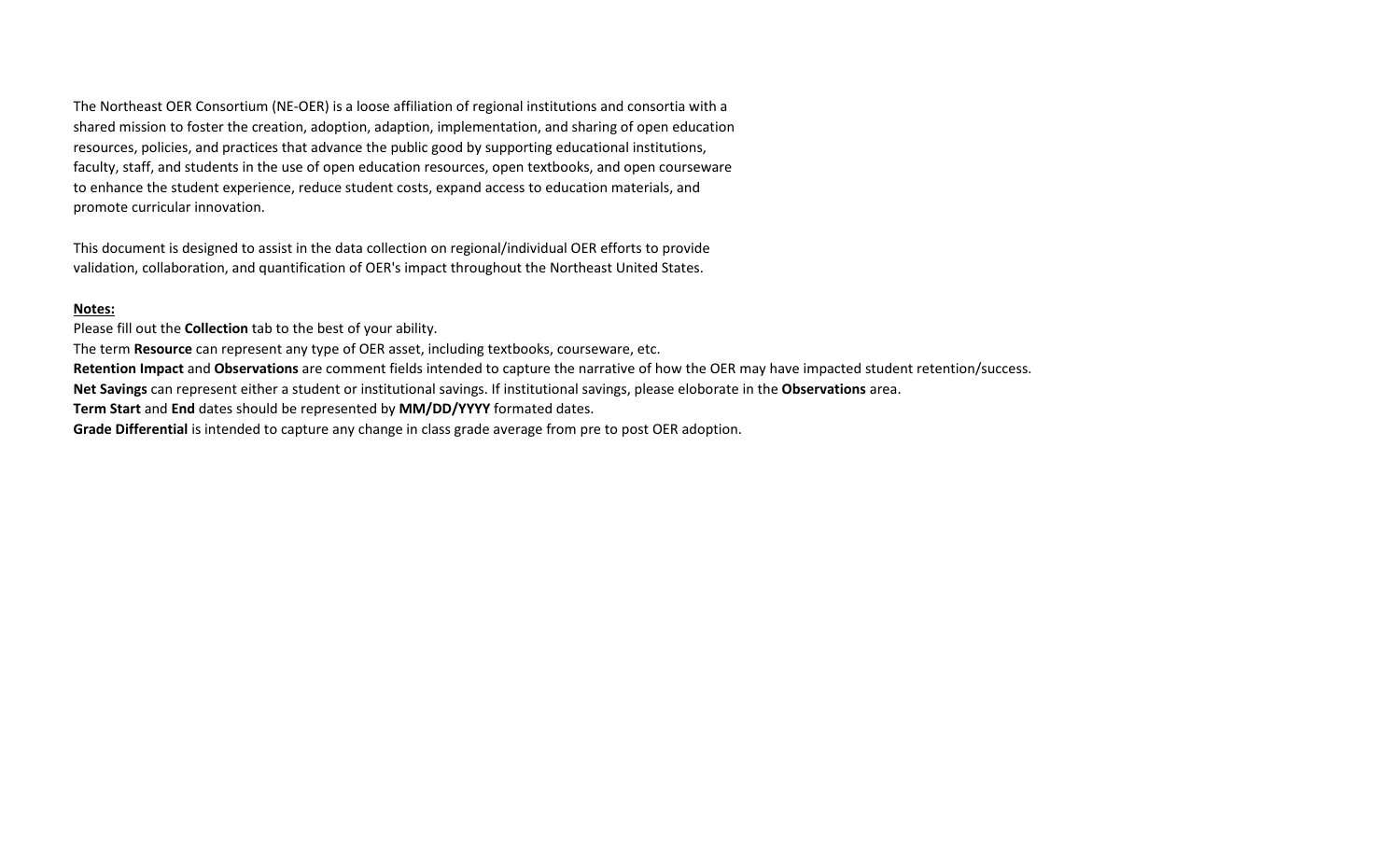| Institution                      | <b>Department</b> | Course # Title                                    |           |                     | <b>Legacy Resource</b>                                                                 | Legacy Price (\$) | <b>Replacement Resource</b>                                       | Replacement Price (\$) Beginning Enrollments | <b>Ending Enrollments</b> |           | Net Savings (\$) Grade Differential (+/-) Instructor(s) |                                     |                     |
|----------------------------------|-------------------|---------------------------------------------------|-----------|---------------------|----------------------------------------------------------------------------------------|-------------------|-------------------------------------------------------------------|----------------------------------------------|---------------------------|-----------|---------------------------------------------------------|-------------------------------------|---------------------|
| Middlesex Community College - CT | Science           | PHY 110 Introduction to Physics                   | Fall 15   | Fall 15             | Conceptual Physics 12th Ed (ISBN 9780321909107)                                        |                   | 221.75 Fundamentals of Physics 9th Ed (Boundless)                 |                                              |                           | 4.602.24  |                                                         | Mark Busa (mbusa@mxcc.edu)          |                     |
| Housatonic Community College     | Math              | MATH 137 Intermediate Algebra Workshop            | Fall 14   | Fall 14             | Pearson Elem & Intermediate Algebra with MML (ISBN 9781269904834)                      |                   | 259.25 Intermediate Algebra Student Workbook 1.1 (Premium Source) | 29.25                                        |                           | 11.040.00 |                                                         | Marina Phillips & Michael LaBarbera | MyOpenMath utilized |
| Housatonic Community College     | Math              | MATH 137 Intermediate Algebra Workshop            | Spring 15 | Spring 15           | Pearson Elem & Intermediate Algebra with MML (ISBN 9781269904834)                      |                   | 259.25 Intermediate Algebra Student Workbook 1.1 (Premium Source) | 29.25                                        |                           | 9.200.00  |                                                         | Marina Phillips & Michael LaBarbera | MyOpenMath utilized |
|                                  |                   |                                                   |           |                     | Understanding Basic Statistics w/Web Assign Access 7th Ed. (ISBN 13:97813505611351)    |                   | OER text, OpenIntro Statistics, 3rd edition (Free download)       |                                              |                           |           |                                                         |                                     |                     |
| Charter Oak State College        | Math              | MAT 105 Statistics                                |           | Summer 16 Summer 16 |                                                                                        |                   | 189.55                                                            |                                              |                           |           |                                                         | Andrew Freedman                     |                     |
| <b>Charter Oak State College</b> |                   | Human Resources HRM 310 Human Resource Management |           |                     | Summer 16 Summer 16 Applied Human Resource Management 1st Ed (ISBN: 978-1-4129-5492-1) |                   | 71.25 Various types of electronic resources                       |                                              |                           |           |                                                         | Rebecca Natale                      |                     |
|                                  |                   |                                                   |           |                     | Contemporary Employment Law 2nd Ed (ISBN-10: 1454818042 or ISBN-13:                    |                   |                                                                   |                                              |                           |           |                                                         |                                     |                     |
| Charter Oak State College        | Human Resources   | HRM 312 Employment Law                            | Summer 16 |                     | Summer 16 9781454818045)                                                               |                   | 153.43 Various types of electronic resources                      |                                              |                           |           |                                                         | Rebecca Natale                      |                     |
| <b>Tunxis Community College</b>  | Math              | MATH 137 Intermediate Algebra                     | Spring 16 | Spring 16           | Elementary & Intermed Algebra (w/MyMathLab Access) Edition: 4th Bittenger              |                   | 253.00 Khan Academy                                               |                                              |                           | 7.337.00  |                                                         | Hendree Milward                     |                     |
| <b>Tunxis Community College</b>  | Math              | MATH 172 College Algebra                          | Spring16  | Spring16            | Precalculus: Mathematics for Calculus Edition: 7th Stewart                             |                   | 255.50 Khan Academy                                               |                                              |                           | 5,365.50  |                                                         | Hendree Milward                     |                     |
|                                  |                   |                                                   |           |                     |                                                                                        |                   |                                                                   |                                              |                           |           |                                                         |                                     |                     |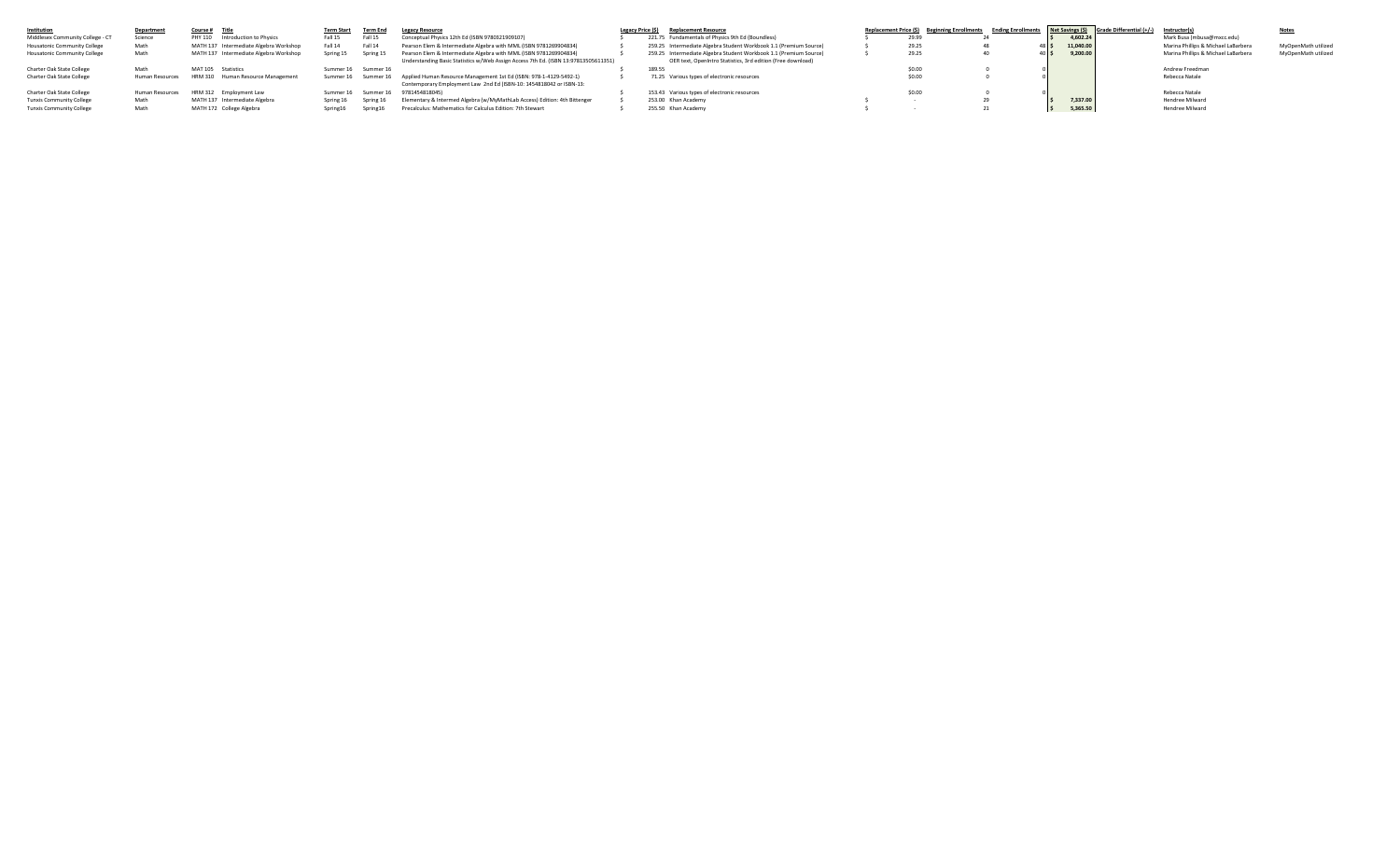| Institution                          | <b>Department</b> | Course #        | <u>Term</u> | <b>Retention Impact</b> | <b>Observations</b>                                                                      |
|--------------------------------------|-------------------|-----------------|-------------|-------------------------|------------------------------------------------------------------------------------------|
| <b>Houstatonic Community College</b> | Math              | <b>MATH 137</b> | Fall 14     |                         | 9% increase in the number of students receiving a C or better vs. non-OER section        |
| <b>Houstatonic Community College</b> | Math              | <b>MATH 137</b> | Spring 15   |                         | 6% increase in the number of students receiving a C or better vs. non-OER section        |
|                                      |                   |                 |             |                         | No information to report at this time because courses will be offered for the first time |
| Charter Oak State College            |                   | <b>MATH 121</b> | Summer 16   |                         | Summer 2016                                                                              |
|                                      |                   |                 |             |                         | No information to report at this time because courses will be offered for the first time |
| Charter Oak State College            |                   | <b>HRM 310</b>  | Summer 16   |                         | Summer 2016                                                                              |
|                                      |                   |                 |             |                         | No information to report at this time because courses will be offered for the first time |
| Charter Oak State College            |                   | <b>HRM 312</b>  | Summer 16   |                         | Summer 2016                                                                              |
| <b>Tunxis Community College</b>      | Math              | <b>MATH 137</b> | Spring 16   |                         |                                                                                          |
| <b>Tunxis Community College</b>      | Math              | Math 172        | Spring 16   |                         |                                                                                          |

**Institution Department Project/Program Retention Impact Observations**